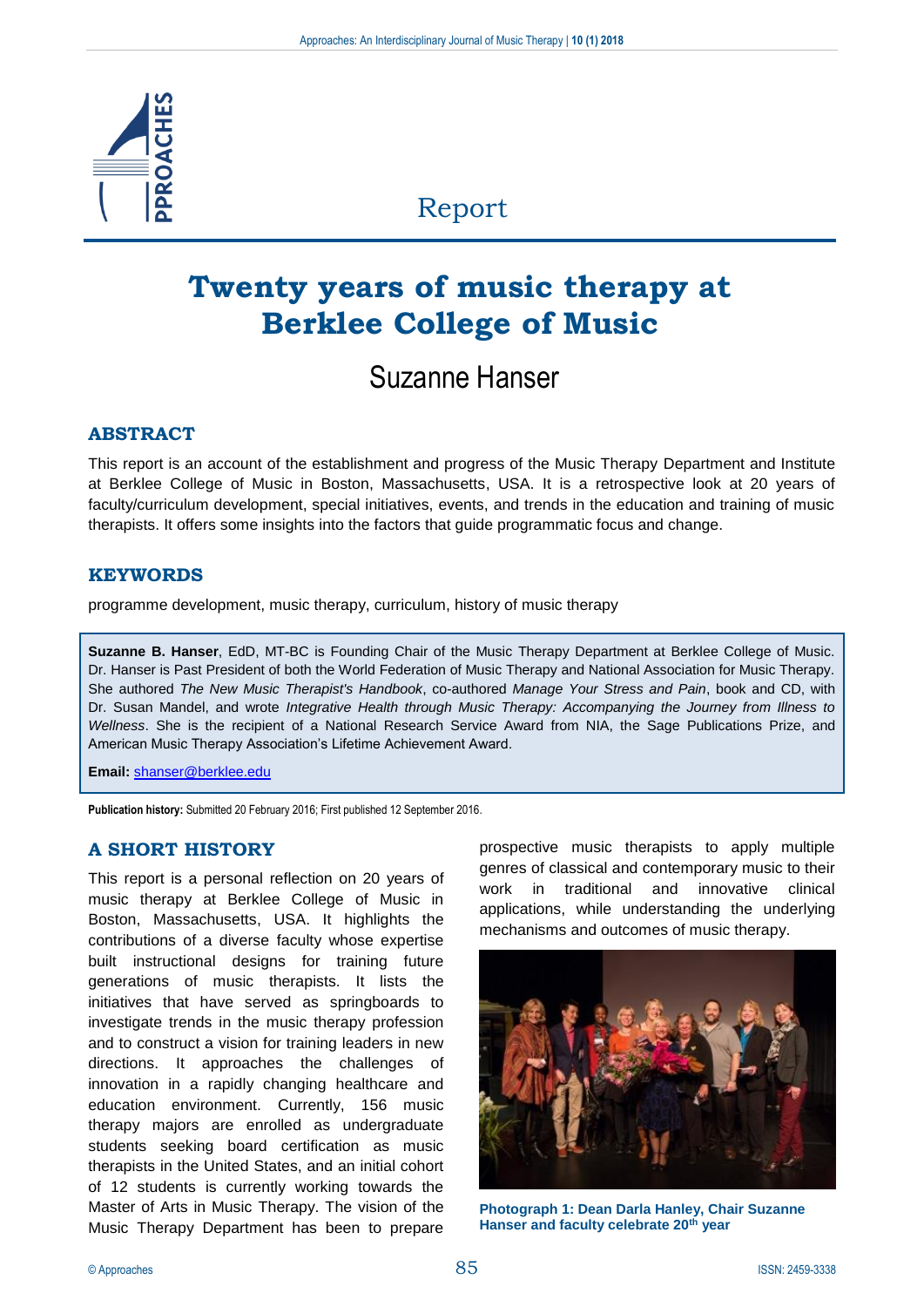## **THE START OF MUSIC THERAPY AT BERKLEE**

I will never forget the telephone call that I received from the President of Berklee College of Music, Lee Berk, in 1993. President Berk was committed to fulfilling the college's mission to offer a multitude of careers in music, and contacted me as President of the National Association of Music Therapy to discuss the possibility of adding music therapy to Berklee's impressive list of music professions. President Berk appreciated the promise of offering students a way to use their talents in the service of others. His keen business sense and philanthropic nature predicted that the combination of a fine music college specialising in contemporary music, improvisational methods, international approaches, and the latest music technologies, located in a city with prestigious educational and research institutions, amongst neighbourhoods of renowned medical and healthcare settings, could form the perfect confluence of conditions for a state-of-theart programme.

I told President Berk that I would identify a qualified consultant to conduct a feasibility study on the potential of creating a music therapy programme at Berklee, never thinking that, two years later, I would be asked to become the founding chair of that department. In 1995, I arrived in Boston to develop all the necessary ingredients to establish a curriculum designed to train music therapists for the 21st Century. Now, 21 years later, I still serve as chair, and the department boasts nine additional faculty, two staff positions, and a new graduate programme for the practising music therapist who is interested in leading the profession in innovative new directions and supporting a research agenda in music therapy.

## **BUILDING A HOUSE FOR MUSIC THERAPY**

Building a programme is like building a house in that it is necessary to have a set of plans, a foundation, an architect, and master builders who are experts in their trades.

The foundational principles that guided this effort included a number of assumptions about a high quality music therapy education:

## **It is based on the evidence amassed about music therapy interventions and their outcomes**

In *Possibilities and Problems for Evidence-Based Practice*, Edwards (2005) extols the importance of applying strategies that have been documented to affect behaviour in specific, therapeutic ways. It was my first mission to amass those music therapy protocols from various philosophies and practices around the world and hire experts to teach these techniques.

## **It must expose students to the various approaches and philosophies that music therapists apply to their work**

Wigram, Nygaard Pedersen and Bonde (2002) include a wide variety of music therapy approaches in the comprehensive guide to the field. It was important to include as many theoretical and practical models as possible in the Berklee curriculum, while ensuring that the validity of one approach would not negate another. It was essential to encourage students to embrace an openness to different ways of looking at music therapy, and to hire experts in various approaches. In a chapter that I contributed to the *Oxford Handbook of Music Therapy* (Hanser 2016), several aspects of curricular development were highlighted: healthcare and education trends, technology, levels of practice, the need for personal therapy, and multicultural issues. These are just a few aspects of education and training that are currently under scrutiny, and must be accounted for in any sound music therapy curriculum.

#### **It is culturally competent, and involves experiences with diverse populations that represent our global society**

In today's international network, it is possible to have access to theories, techniques and research from around the world. International organisations, such as the World Federation of Music Therapy (WFMT) and the International Association for Music and Medicine (IAMM) offer communications from multiple continents and provide resources that are accessible to all. Given that most clinicians will be working with people from diverse cultures and ethnicities, curricula must reflect this diversity.

#### **It is taught by experts who have clinical experience as well as theoretical knowledge**

A department is not simply an office, just as a curriculum is not just a collection of course syllabi. At Berklee, our department is now an entire team of master builders and experts, and our curriculum is given life by vibrant and competent faculty who bring their distinctive perspectives to training future music therapists. Berklee was fortunate to attract a diversity of faculty in musical specialty, theoretical approach, and clinical experience, contributing to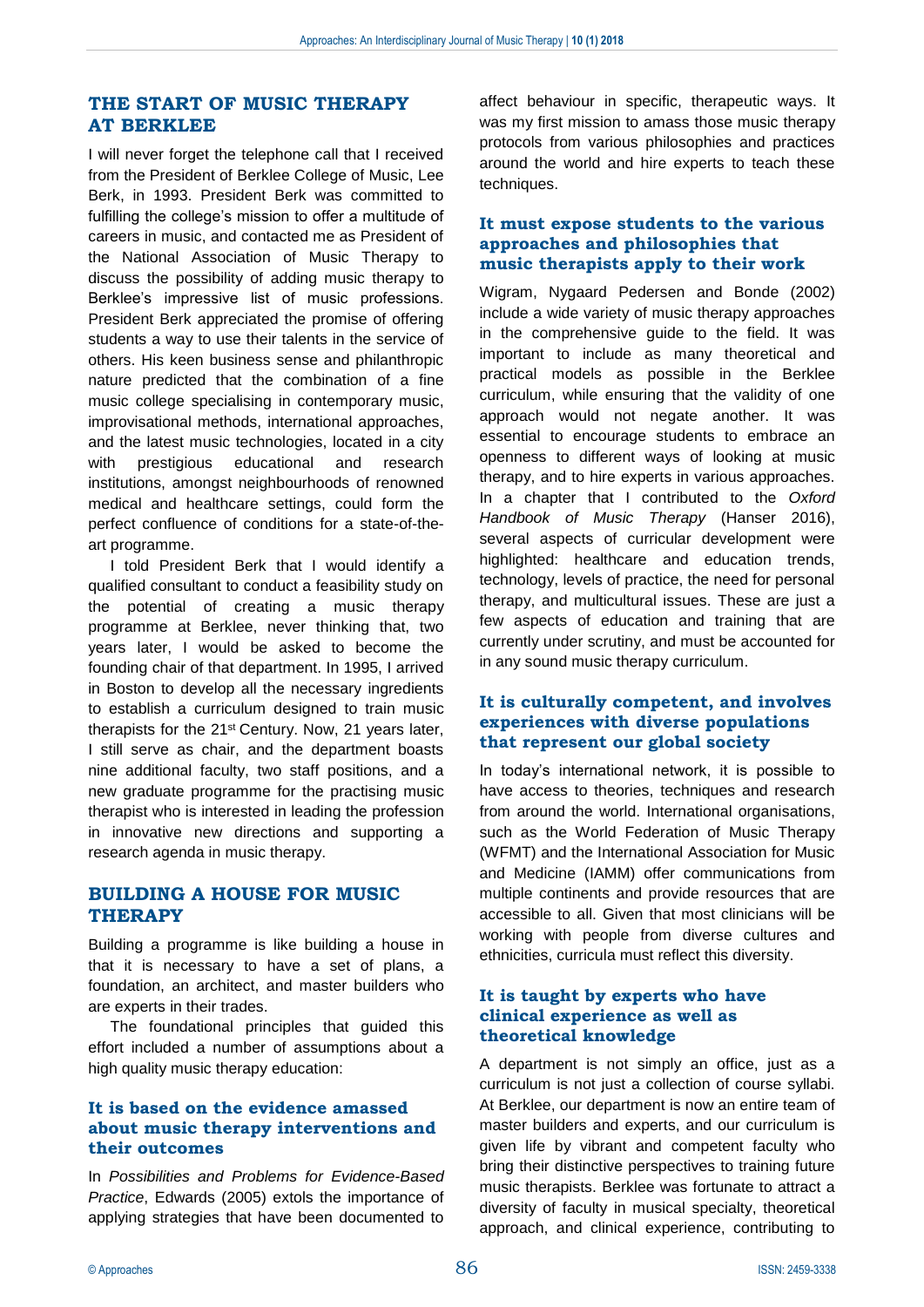the breadth and depth of the curriculum. The faculty is composed of experienced music therapists who are also educators and leaders.<sup>1</sup>

## **It includes closely supervised clinical experiences concurrent with training (practica) and post-training (internship)**

Clinical practice alongside classroom learning has long been a value held dear. Back in 1978, when I was revising the music therapy curriculum at University of the Pacific, I wrote a manual to guide student experiences in clinical practica (Hanser 1976, revised 1980), and published this "systems analysis approach" in the *Journal of Music Therapy* (Hanser 1978). Later, Chad Furman and I (Hanser & Furman 1980) published a set of guidelines for providing feedback to students on their clinical work. Berklee's course of study includes five preinternship clinical practica in diverse settings: special education, older adults, research (currently in community settings for the homeless, and with well elders), mental health settings, and medical centres.

#### **It involves engaging students actively in musical experiences of many genres and types**

Berklee's mission is:

"to educate, train, and develop students to excel in music as a career. Developing the musicianship of all our students is the foundation of our curriculum. We believe that the lessons and qualities derived from that work—the self-discipline needed for excellence, the empathy required of music making and the openness and curiosity essential to creativity are critical to achievement in any pursuit, musical or otherwise. We also believe that music is a powerful catalyst for the kind of personal growth central to any collegiate experience" [\(https://www.berklee.edu/about/mission-and](https://www.berklee.edu/about/mission-and-philosophy)[philosophy\)](https://www.berklee.edu/about/mission-and-philosophy).

We have held our curriculum true to this value.

#### **It consists of courses, mentorships, clinical supervision, and opportunities for service learning and community engagement.**

In Boston, we are fortunate to have partnerships

with some of the finest institutions in which our students practise the techniques they are learning in the classroom. We insist on close supervision with qualified music therapists in each setting.

Beyond Boston, music therapy faculty and students embark on service learning trips to other parts of the world, to engage musicians, healthcare providers, and specialists in building collaborative and sustainable programmes to meet their needs. Berklee's goal is to educate agencies and communities, through their personnel and constituents, in music therapy strategies that may supplement and enhance their existing programmes.

## **It incorporates the latest technologies, and prepares students to create their own innovations, particularly those that afford greater access to music and music therapy services**

Berklee benefitted greatly from the presence of Wendy Magee as a Visiting Scholar, as she prepared her landmark text, *Music Technology in Therapeutic and Health Settings* (Magee 2013). Committed to developing and applying the latest music technologies, Berklee supports initiatives to meet our goal of enabling every person, regardless of ability or disability, to access music and music therapy techniques (see Music Therapy Technologies, under Special Initiatives).

## **It integrates a forward-moving agenda, based on predictions of market needs and a vision for the future of education and healthcare**

I have heard from some architects that they fear the moment when their vision fails to align with their blueprints, and the measurements they have carefully calculated do not add up to the precise sum of the parts. This is the moment when they must reconsider their designs, discarding various elements and at times, rethinking the whole project. They report that this dreaded instant, more often than not, ultimately brings the new perspective that creates a much better home, in the end.

To build a music therapy department entails many steps forward and back, starts and stops, and boulders that impede progress along the way. I have thought about the challenges that those sorts of setbacks provided during that first year of curricular development, but also discovered the clarity that can appear when plans require a shift in thinking. So, when administrators of clinical facilities failed to return my calls or answer my queries, I identified staff members who I had

<sup>&</sup>lt;sup>1</sup> The following faculty and staff members are the real authors of this 20-year retrospective: Donna Chadwick, Peggy Codding, Kathleen Howland, Brian Jantz, Kimberly Khare, Chigook Kim, Michael Moniz, Karen Wacks and Julie Buras Zigo.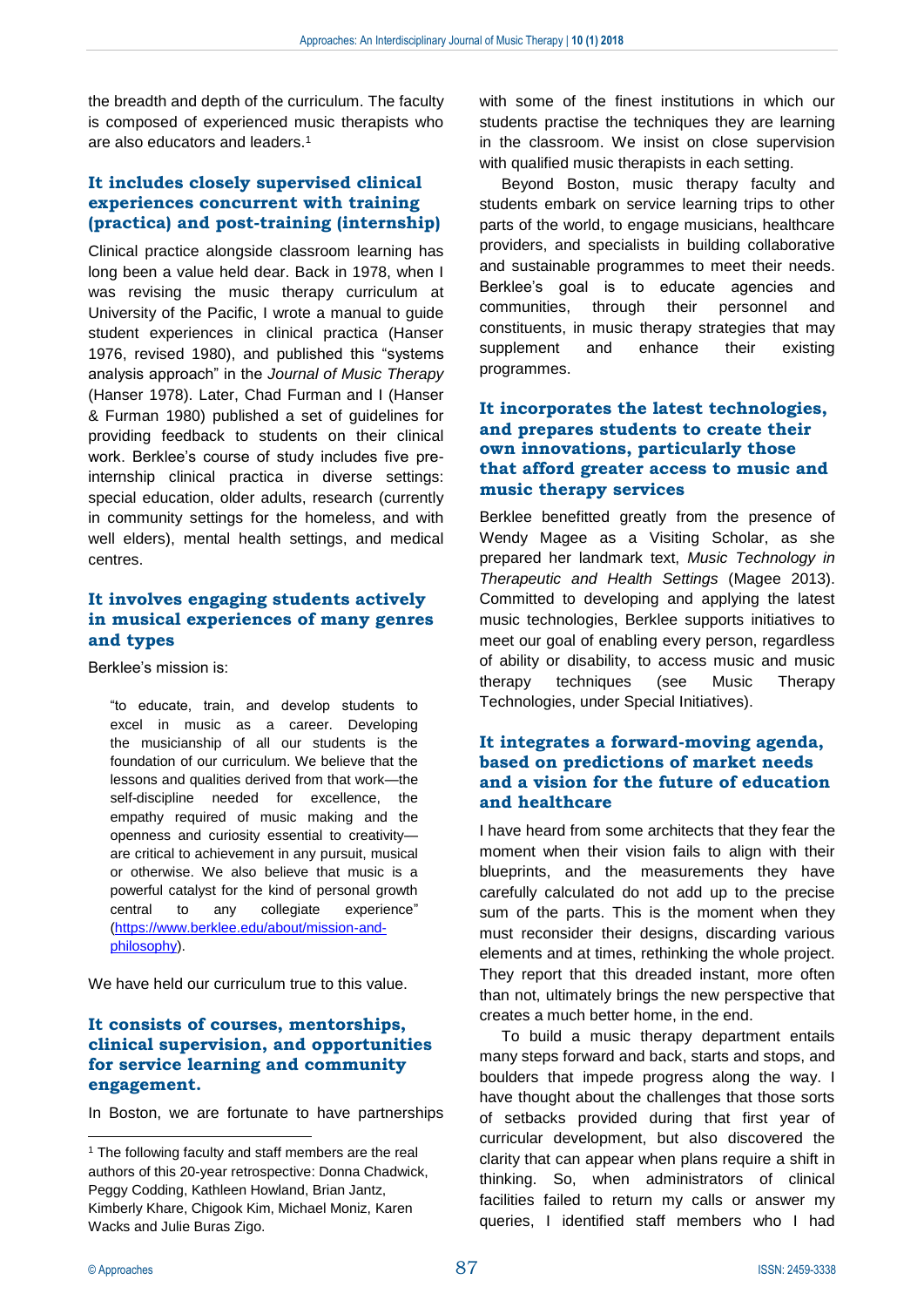reason to believe might be supportive. I offered to provide in-service trainings to social work teams and psychosocial development groups. I spoke at support groups and parent assemblies. I led musicfacilitated stress management groups for staff meetings, and worked with offices of human resources to provide music therapy for staff.

I joined boards of directors in order to learn more about community needs and agendas. I presented grand rounds at hospitals, and volunteered at a number of clinical facilities. When asked to participate in interviews and newsletter entries, I offered a creative perspective on mental health, wellness, and special education. Every opportunity to perform or speak was taken. My priority was to educate the community about the impact of music therapy and the many benefits of providing music therapy services, while they educated me about the needs of the Boston community. It is these partnerships that have sustained, empowered and continued to support the growth and development of the Music Therapy Department at Berklee.

## **EXPANDING INTO GRADUATE EDUCATION**

Berklee welcomed its first cohort of graduate students in 2015. In developing this specialised curriculum in research and conventional/integrative medicine, a needs analysis was performed to determine emerging directions in health sciences and education. Alumni were queried regarding their interests in graduate education and their values regarding those components that were missing in their undergraduate curricula and skills/credentials that might further their careers and professional trajectory. Establishing networks with healthcare service providers around the world helped to direct the course of study and identify educational resources. To meet the needs of music therapists around the world, it was determined that an online platform would be necessary for the bulk of the training. Of course, it was an expert faculty that actually conducted the preliminary research, wrote the new courses, and created the foundation for this advanced work.

The graduate curriculum leading towards the MA in Music Therapy provides advanced instruction to guide and prepare music therapists for today's global and community-based approaches to healthcare and education. These music therapists focus on neuroscience, research, clinical music, technology, music cognition, global perspectives, and the latest advances within the field. With specialty tracks in integrative medicine and

research, students contribute to a contemporary approach to music therapy, as they strengthen their skills and allow their practices and research interests to evolve. We believe that students not only enhance their professional skills and knowledge through such advanced study, but that they will also grow as leaders of the music therapy profession.

## **LEADERSHIP OF THE COLLEGE**

With the support and guidance of the administration of Berklee College of Music, the Music Therapy Department has been able to forge a vision for the future of our profession. As Dean of the Professional Education Division at Berklee, Darla Hanley has been a champion for the highest standards of education. As Dean of Assessment and Graduate Studies, Camille Colatosti has ensured that our graduate curriculum employs expert consultation and the latest technologies to provide the finest advanced training to practising music therapists. Provost Larry Simpson has provided access for our department to engage professionals throughout the college community to support our goals. President Roger Brown has valued our vision as part of the mission of Berklee. Their leadership has facilitated multiple initiatives that have taken root and grown over two decades.

Many offices of the college provide other resources. For example, Berklee Press has published *The New Music Therapist's Handbook* (Hanser 1987) and *Manage Your Stress and Pain through Music* (Hanser & Mandel 2010)*.* Berklee's Valencia campus invited Kathleen Howland to present a TEDx talk on *[How Music can Heal our](https://www.youtube.com/watch?v=NlY4yCsGKXU)  [Brain and Heart](https://www.youtube.com/watch?v=NlY4yCsGKXU)*. Special programmes, like the [Performance Wellness](https://www.berklee.edu/bt/berklee-today-spring-2012/performance-wellness-institute-launched) and [Global Jazz](https://www.berklee.edu/focused/global-jazz/who-we-are) Institutes at Berklee have also reached out for expertise and support from music therapy faculty.

## **MUSIC THERAPY INSTITUTE**

The mission of the Music Therapy Institute (MTI) is to advance the cause of music therapy on a regional, national, and global level and to fully establish music therapy as a recognised viable treatment option. MTI exists to:

- ❑ establish innovative models for music therapy service delivery, training and research, which may be replicated nationally and internationally.
- ❑ support a strategic goal of the American Music Therapy Association (AMTA) to promote and provide scientific data that demonstrate the effectiveness and outcomes of quality music therapy services.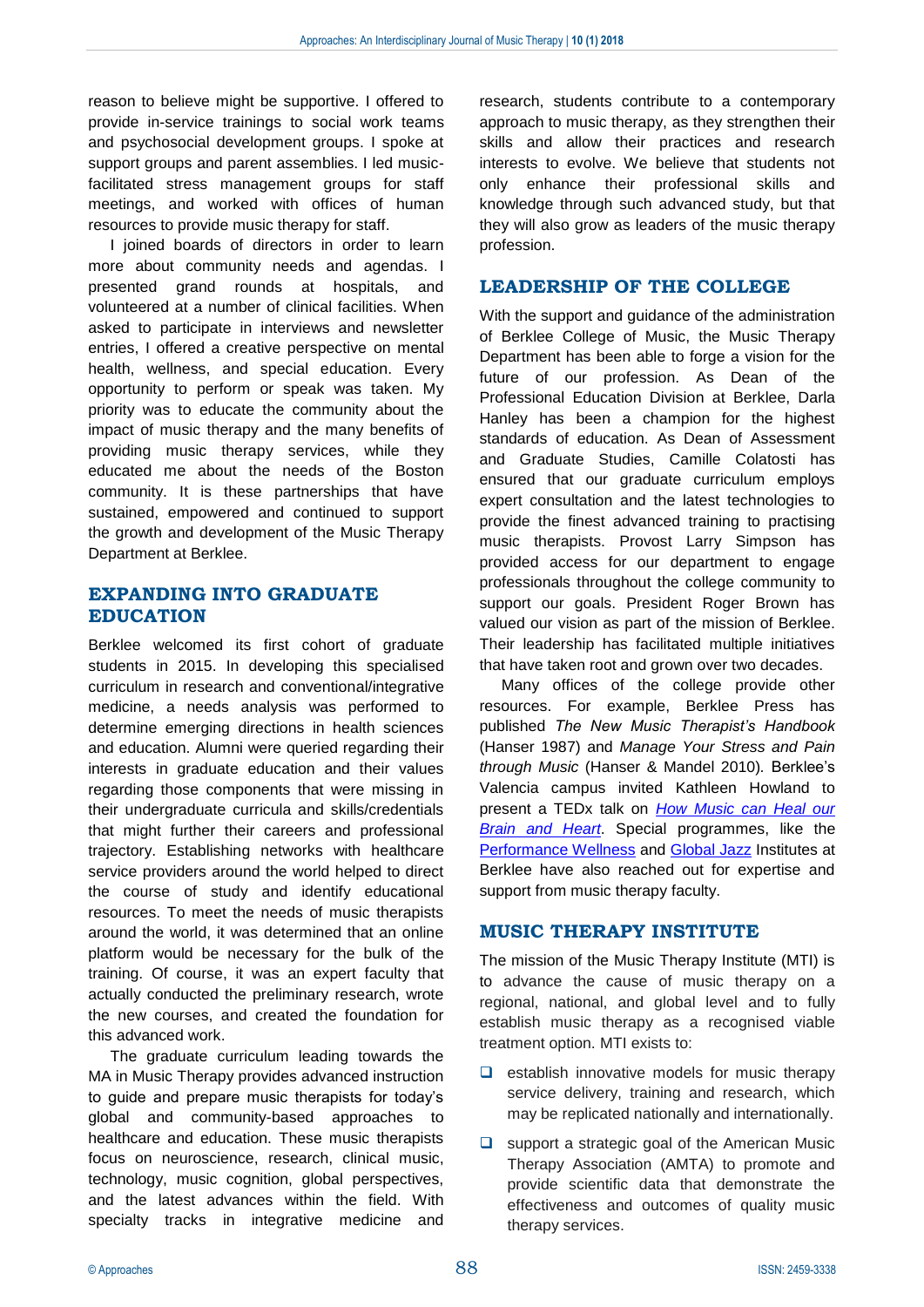- ❑ raise public awareness of and support for music therapy services.
- ❑ increase music therapy services in established and new clinical sites in the metropolitan Boston area.

This mission is met through a variety of activities including:

- ❑ creating and expanding replicable model music therapy programmes at highly acclaimed sites, such as Dana Farber Cancer Institute, McLean Hospital and Children's Hospital of Boston.
- ❑ providing key music therapy services to underserved populations while simultaneously increasing the number of available qualified music therapists, including safety net, and inner city health and educational services. This occurs at Boston Medical Center, a local women's shelter known as Rosie's Place, and other settings.
- ❑ conducting controlled research trials that document the effects of music therapy, such as at Boston Medical Center, in collaboration with the Department of Integrative Medicine and Health Disparities (Roseen et al. in process).
- ❑ publishing the outcomes of research studies and 'best-practice manuals' for replication of successful clinical protocols e.g., supporting preparation of articles in *Journal of Music Therapy* (Hanser et al. 2011).
- ❑ training clinical supervisors to teach student music therapists the skills they require to become competent professionals.
- ❑ supporting special projects, such as: music therapy services at Franciscan Children's Hospital and Tufts Medical Center Floating Hospital for Children, funded through a CVS Caremark Foundation Grant; and *Music InSight: Assistive Music Technology for the Blind Musician*, funded through major grants from the Grousbeck and Hilton Foundations.

MTI currently contracts with over 60 partner organisations to provide clinical training and research opportunities for music therapy students. It connects Berklee College of Music to healthcare, education and arts organisations that serve the therapeutic needs of Boston communities, and provides resources to organisations aiding in the establishment of music therapy programmes. Other educational opportunities are offered through symposia, training institutes and research initiatives.

## **SPECIAL INITIATIVES<sup>2</sup>**

It has been important to consult our community of colleagues, including researchers, clinicians and educators in music therapy and in inter-professional disciplines, in order to select the particular initiatives for departmental focus. Each year, we have identified specific themes to complement music therapy training and development. In certain cases, symposia have led to new curricular offerings, such as with music therapy technologies. The desire to meet the needs of blind musicians at Berklee led to the hiring of Chigook Kim, an assistive music technology curriculum, a symposium, and new research proposals. In all cases, events have been well-attended, and led to new directions in approaching familiar or innovative topics. We have always combined music performance with presentations of subject matter, clinical demonstrations where relevant, and case material, when possible. We have experimented with various formats. For example, in the *Music & Science Symposium*, we provided iPads for participants to tweet their questions to speakers, which were projected onto the stage of the Berklee Performance Center. We have arranged for many of our presentations to be live-streamed so that interested parties who live far from Boston, Massachusetts, could participate. We have attempted to look within Berklee for in-house expertise, our local community for talent and wisdom in specialties related to music therapy, and across the nation and globe for leadership. When it was not possible to engage these players in Boston, we used videoconferencing and telecommunications to connect them to our audiences. Having a team of creative problemsolvers and forward-moving thinkers has, perhaps, contributed most to the success of these initiatives.

#### **Autism speaks and sings**

Conferences to educate professionals and families in the applications of music therapy for individuals on the autism spectrum.

<u>.</u>

<sup>2</sup> Additional information about the initiatives mentioned here can be found on Berklee's website: [https://www.berklee.edu](https://www.berklee.edu/)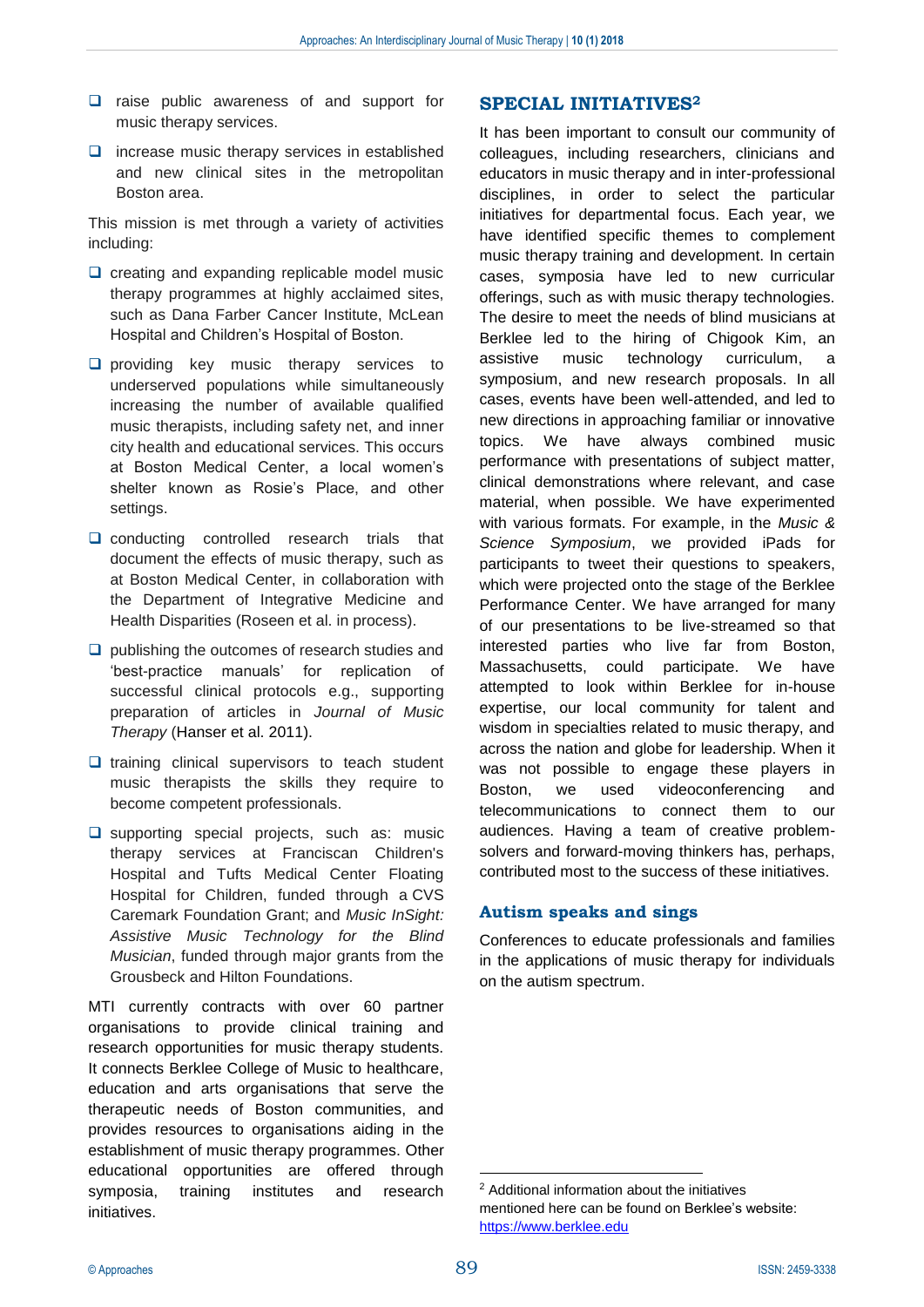

**Photograph 2: Poster for Perspectives on Music Therapy and Autism**

#### **Music and science**

Symposium to integrate expertise in music, science, technology, cognition, neurology, and music therapy, and create bridges to the greater community.



**Convergence**

## **Assistive music technology for the visually-impaired musician**

- ❑ Curricula to empower visually-impaired students to gain skills required of every musician.
- ❑ Establishment of an assistive music technology laboratory.

❑ Sound Vision Symposium on music and the visually impaired.



Sound Vision: A Symposium on Music and the Visually **Impaired** 

> October 23, 2015 9am - 5pm<br>David Friend Recital Hall 921 Boylston Street<br>Boston, MA

#### **Photograph 4: Poster for Sound Vision: A Symposium on Music and the Visually Impaired**

#### **Boston arts consortium for health (BACH)**

A consortium of community agencies in greater Boston that involve music and other arts in health and healing.

#### **Global music therapy**

Symposia, curriculum and guidance to support student-led service learning trips around the world, including Panama, Colombia, Uganda, Kenya, Ghana, Puerto Rico and India.



**Photograph 5: Poster for Global Music Therapy Symposium**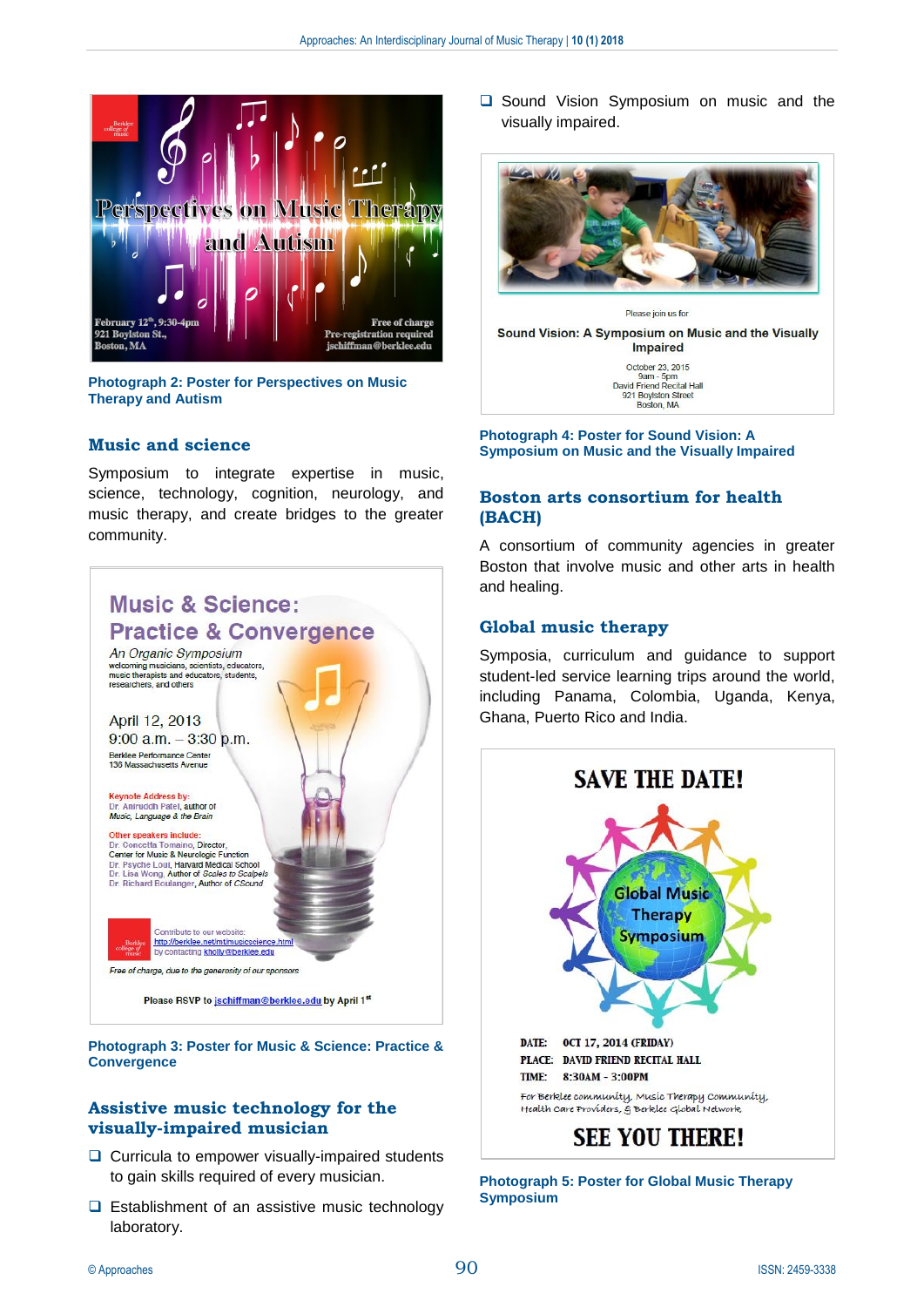## **Music therapy technologies**

- ❑ Partnership with MIT Media Lab and Music Therapy Department to work with residents of Tewksbury State Hospital as they learn music composition apps.
- ❑ Partnership between Electronic Design/ Production and Music Therapy Departments at Berklee.
- ❑ Development of New Music Therapy Technologies and Training Symposia.
- ❑ Music Therapy Hackathon.
- ❑ Music and Health Apps: Course offered jointly by Berklee College of Music and MIT.



**Photograph 6: Poster for The Future of Music Therapy: Training in Music Therapy Technologies**

## **Music therapy and neurology**

- ❑ Training in Neurologic Music Therapy offered at Berklee.
- ❑ [TEDx talk by Kathleen Howland](https://www.youtube.com/watch?v=NlY4yCsGKXU)
- ❑ Partnership with Spaulding Rehabilitation Network.



#### **Photograph 7: Poster for international Training Institute in Neurologic Music Therapy**

#### **Music therapy and wellness**

- ❑ Development of curriculum, including *Mind-Body Disciplines for the Musician.*
- ❑ Student-facilitated groups specialising in *Healthy Rhythms*, *Kinesthetic Flow*, *Circle Singing*, *Facilitating Drum Circles*, and *Drummassage.*
- ❑ Collaboration with Berklee's *Performance Wellness Institute*.
- ❑ Events as part of Music Therapy and Wellness Week: Flourishing through Music.



David Friend Recital Hall 921 Boylston Street, Boston

**Photograph 8: Poster for Music Therapy and Wellness: Flourishing with Music**

#### **Music therapy and pain**

- ❑ Memorandum of Understanding to support collaboration with Tufts University School of Medicine and its Pain Research, Education and Policy (PREP) programme.
- ❑ Collaborative clinical trials to determine impact of music therapy at Dana-Farber Cancer Institute and Boston Medical Center (Hanser et al. 2006; Roseen et al. in process).